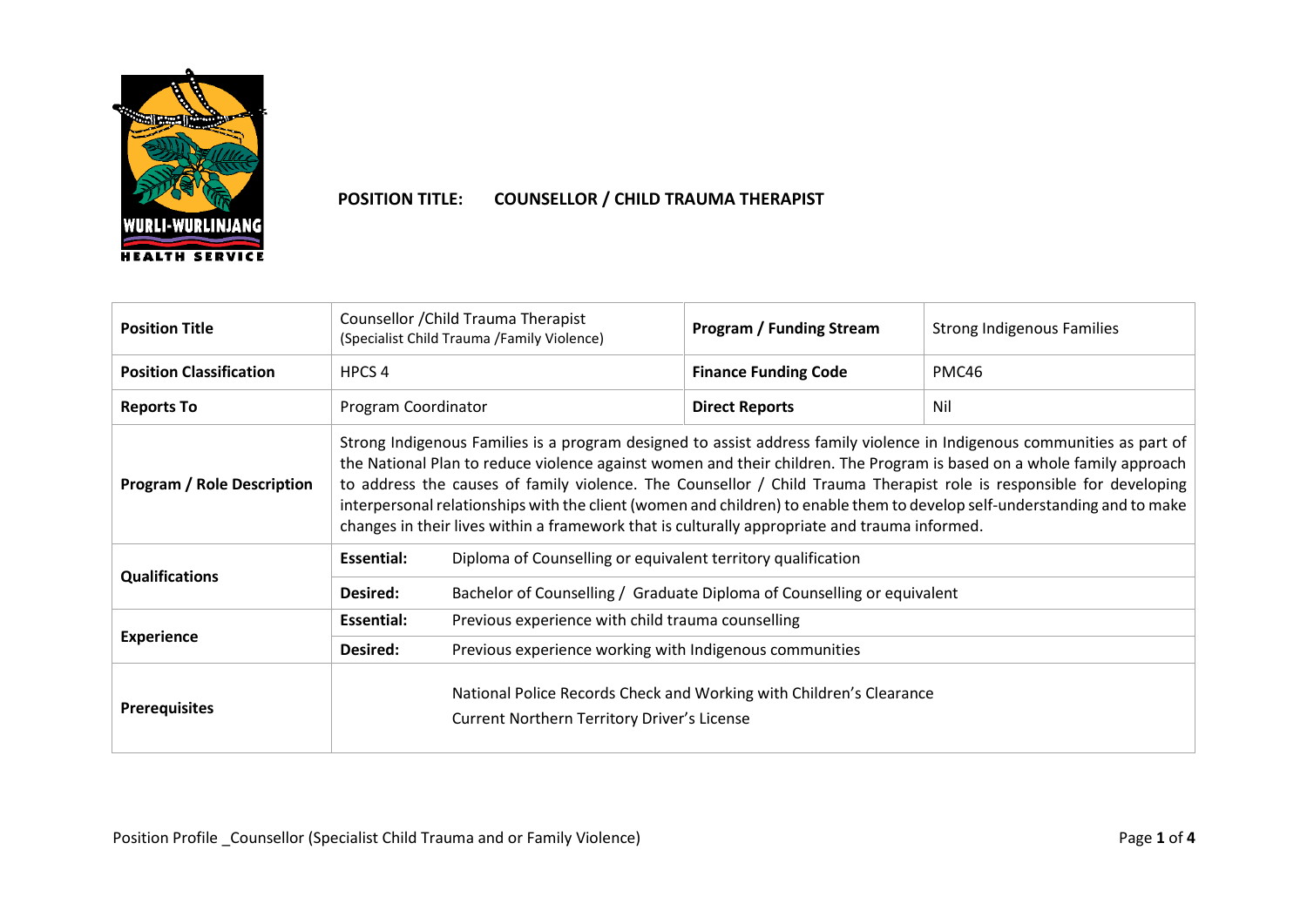| <b>Key Result Area</b>                                           | <b>Responsibilities / Activities</b>                                                                                                                                                                                                                                                                                                                                                                                                                                                                                                                                                                                                                                                                                                                                                                                                                                                                                                                                                                                                                                                                                                                                                                                                                                                                                                                                                                                    | <b>Standard Measure</b>                                                                                                                                                                                                                                                                                                                                                                                                                                                          |
|------------------------------------------------------------------|-------------------------------------------------------------------------------------------------------------------------------------------------------------------------------------------------------------------------------------------------------------------------------------------------------------------------------------------------------------------------------------------------------------------------------------------------------------------------------------------------------------------------------------------------------------------------------------------------------------------------------------------------------------------------------------------------------------------------------------------------------------------------------------------------------------------------------------------------------------------------------------------------------------------------------------------------------------------------------------------------------------------------------------------------------------------------------------------------------------------------------------------------------------------------------------------------------------------------------------------------------------------------------------------------------------------------------------------------------------------------------------------------------------------------|----------------------------------------------------------------------------------------------------------------------------------------------------------------------------------------------------------------------------------------------------------------------------------------------------------------------------------------------------------------------------------------------------------------------------------------------------------------------------------|
| <b>SERVICE DELIVERY</b>                                          | $\Box$ Provide counselling sessions that apply theoretical knowledge of complex<br>trauma and/or crisis interventions, demonstrating an ability to assess for<br>and manage complex trauma appropriately<br>$\Box$ Provide for skill development in the areas of coping mechanisms,<br>mediation, conflict resolution, anger management, grief and loss and health<br>promotion<br>$\Box$ Identification and provision of strategies to assist keep women and children<br>safe including the development of safe exit bags.<br>$\Box$ Ensure interventions developed to address client needs are clearly linked to<br>an appropriate treatment plan, which is continuously monitored and<br>evaluated for effectiveness<br>$\Box$ Report risk management issues that may impact upon the safety and health<br>of clients<br>$\Box$ Identify and develop focus groups, return to country days, group therapy or<br>other community activities in accordance with the goals of reducing<br>domestic and family violence<br>$\Box$ Undertake and/or participate in case coordination of clients where required<br>$\Box$ Demonstrate a commitment to supervision and professional development.<br>$\Box$ Engage and work closely with the Community Engagement Support Officer<br>(CESO) to assist with bridging cultural and language gaps<br>$\Box$ Provide high level support to the Healthy Relationships workshops in | Services delivered meets the stated<br>$\bullet$<br>objectives in accordance with the funding<br>agreement, Wurli's Continuous Quality<br>Improvement Program and<br>related<br>policies and procedures:-<br>Counselling,<br>group<br>work<br>and<br>$\circ$<br>education<br>community<br>sessions,<br>conducted<br>in accordance<br>with<br>program requirements<br>Successful counselling outcomes met<br>$\circ$<br>by achieving case plan goals in<br>determined time frames |
|                                                                  | community<br>$\Box$ Provide information to the Program Coordinator with respect to trends,                                                                                                                                                                                                                                                                                                                                                                                                                                                                                                                                                                                                                                                                                                                                                                                                                                                                                                                                                                                                                                                                                                                                                                                                                                                                                                                              | Active involvement and contribution to<br>$\bullet$                                                                                                                                                                                                                                                                                                                                                                                                                              |
| <b>PROGRAM</b><br><b>DEVELOPMENT,</b><br><b>NETWORKING &amp;</b> | needs and matters of relevance to the effective and appropriate delivery of<br>services to clients.<br>$\Box$ Provide advocacy and support for issues impacting the family as identified                                                                                                                                                                                                                                                                                                                                                                                                                                                                                                                                                                                                                                                                                                                                                                                                                                                                                                                                                                                                                                                                                                                                                                                                                                | networking, advocacy, monitoring and<br>evaluation of the program                                                                                                                                                                                                                                                                                                                                                                                                                |
| <b>LIAISON</b>                                                   | $\Box$ Participate in the regular monitoring and evaluation of the program                                                                                                                                                                                                                                                                                                                                                                                                                                                                                                                                                                                                                                                                                                                                                                                                                                                                                                                                                                                                                                                                                                                                                                                                                                                                                                                                              |                                                                                                                                                                                                                                                                                                                                                                                                                                                                                  |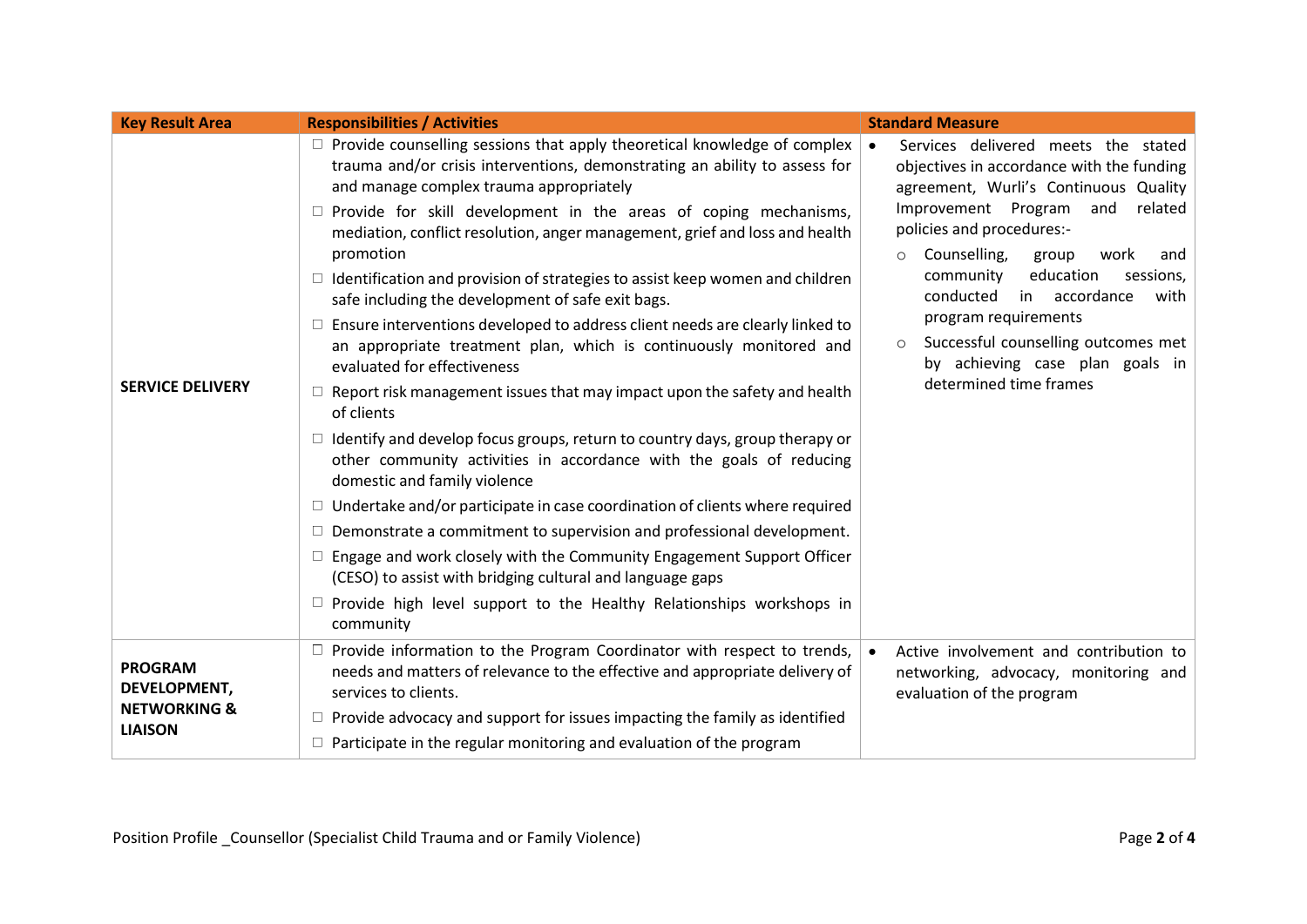| <b>TEAM SUPPORT /</b><br><b>SUPERVISION</b>                                                                                                               | $\Box$ Attend and provide high level support to the CSEO in the organisation and<br>delivery of the Health Relationship Workshops (in conjunction local<br>community) to assist facilitate community empowerment.<br>$\Box$ Actively participate and contribute to team meetings and other relevant<br>events or organisational meetings as required<br>$\Box$ Actively monitor support staff for the impacts of Vicarious Trauma<br>$\Box$ Access/schedule minimum Monthly Clinical Supervision                         |                                                                                                                              | Contribute to, and be part of, the<br>organisational culture where teamwork,<br>cooperation,<br>client<br>service,<br>staff<br>wellbeing,<br>quality,<br>safety<br>and<br>confidentiality are the focus |  |  |
|-----------------------------------------------------------------------------------------------------------------------------------------------------------|--------------------------------------------------------------------------------------------------------------------------------------------------------------------------------------------------------------------------------------------------------------------------------------------------------------------------------------------------------------------------------------------------------------------------------------------------------------------------------------------------------------------------|------------------------------------------------------------------------------------------------------------------------------|---------------------------------------------------------------------------------------------------------------------------------------------------------------------------------------------------------|--|--|
| <b>ADMINISTRATION &amp;</b><br><b>REPORTING</b>                                                                                                           | $\Box$ Maintain all necessary documentation to ensure that service user files and<br>written information if up-to-date, complete and consistent with standards,<br>$\Box$ Complete all reporting requirements (weekly, monthly and bi annual) to<br>standard as required and within the required time frames.<br>$\Box$ Assist in the preparation of program reports and submission as required                                                                                                                          | Client files are accurate, complete and<br>maintained in a confidential manner.                                              |                                                                                                                                                                                                         |  |  |
| <b>WORKPLACE HEALTH &amp;</b><br><b>SAFETY</b>                                                                                                            | $\Box$ Ensure your personal health and safety, and that of others in the workplace<br>Adheres to Risk Management and WH&S<br>Policy and Procedures at all times<br>$\Box$ Comply with any reasonable direction (such as safe work procedures,<br>wearing personal protective equipment) given by management for health<br>and safety<br>$\square$ Promote and deliver the service in accordance with Wurli's risk<br>management framework<br>$\Box$ Report all accidents, incidents, near misses and hazards immediately |                                                                                                                              |                                                                                                                                                                                                         |  |  |
| <b>CORPORATE IDENTIRY</b>                                                                                                                                 | $\Box$ Promote and embody Wurli's vision and values<br>$\Box$ Act as a role model for CESO and clients<br>$\Box$ Maintain professional networks that allows for good service delivery and<br>continuity of care for patients<br>$\Box$ Act in accordance with Wurli's Code of Conduct                                                                                                                                                                                                                                    |                                                                                                                              | Acts in a professional manner / leads by<br>example and maintains the reputation of<br>the organisation and profession / service<br>Positively promotes the image of the<br>$\bullet$<br>organisation   |  |  |
| <b>Personal Characteristics / Qualities</b>                                                                                                               |                                                                                                                                                                                                                                                                                                                                                                                                                                                                                                                          | <b>Job Competencies (Skills and Knowledge)</b>                                                                               |                                                                                                                                                                                                         |  |  |
| Service -user focused: Committed to and acts for well-being of internal<br>and external service users, ensures needs of service users remain key<br>focus |                                                                                                                                                                                                                                                                                                                                                                                                                                                                                                                          | Willingness to work within Wurli's values and vision and adhere to<br>quality improvement practices, policies and procedures |                                                                                                                                                                                                         |  |  |